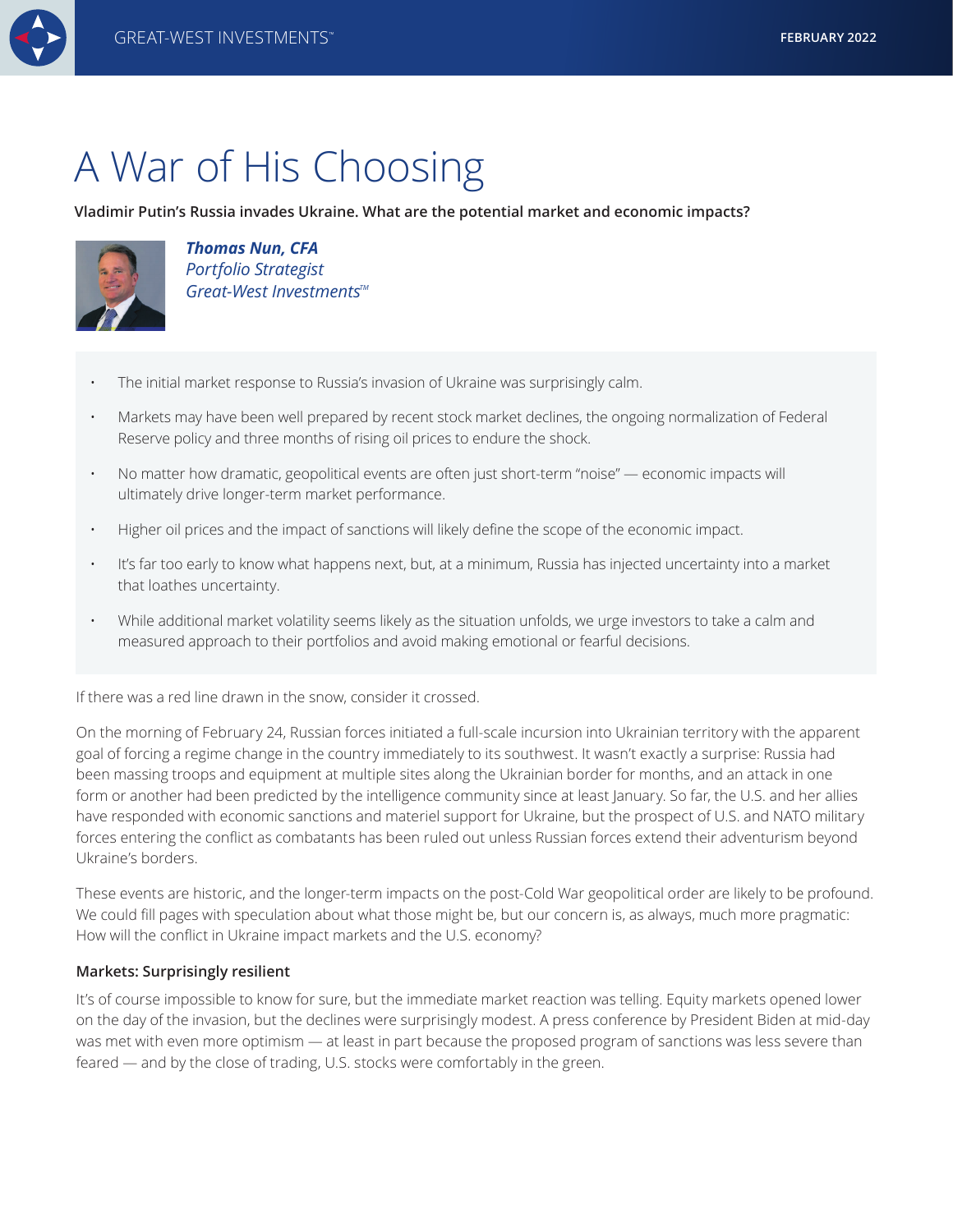

But the upbeat tone of stocks didn't mean investors weren't paying close attention, and it's notable that so-called "safe-haven" assets — those expected to hold up better during times of extreme stress — caught a bid. U.S. Treasury securities and the U.S. dollar (two classic examples of "safe-haven" assets) rose throughout the day in recognition of the massive uncertainty that accompanied Russia's actions. In fact, one of the few possible silver linings in all this is the modest decline in interest rates associated with the rally in treasuries, softening the pain of what has been a long and steady period of rate increases since the new year began.

Beyond stocks and bonds, other asset classes performed as you might expect: Energy-related commodities surged, led by oil (a key Russian export) and natural gas (another key export upon which Western Europe relies for a significant portion of its energy needs). Tellingly, one key benchmark for liquefied natural gas — which, unlike other forms of the commodity can be readily exported across long distances and therefore represents a potential source of spare BTUs for soon-to-be energy-starved Europe — was up nearly eight-fold.

But even commodity price pressure softened as February 24 wore on, leaving some market watchers struggling to make sense of the market's seemingly ambivalent response. One possible explanation is that financial markets were somewhat better prepared for this kind of shock than they might have been even a month or two ago. For example, equity markets have declined steadily since the beginning of 2022 regardless of anything going on in Ukraine. That, together with a robust recovery in earnings as the pandemic fades, has brought valuations much closer to historical norms than at any time since the post-pandemic recovery began. Had the Ukraine invasion happened before this rationalization in stock prices and surge in earnings began, it's probably safe to assume the response of U.S. stock markets to Russian forces crossing the border would have been quite different.

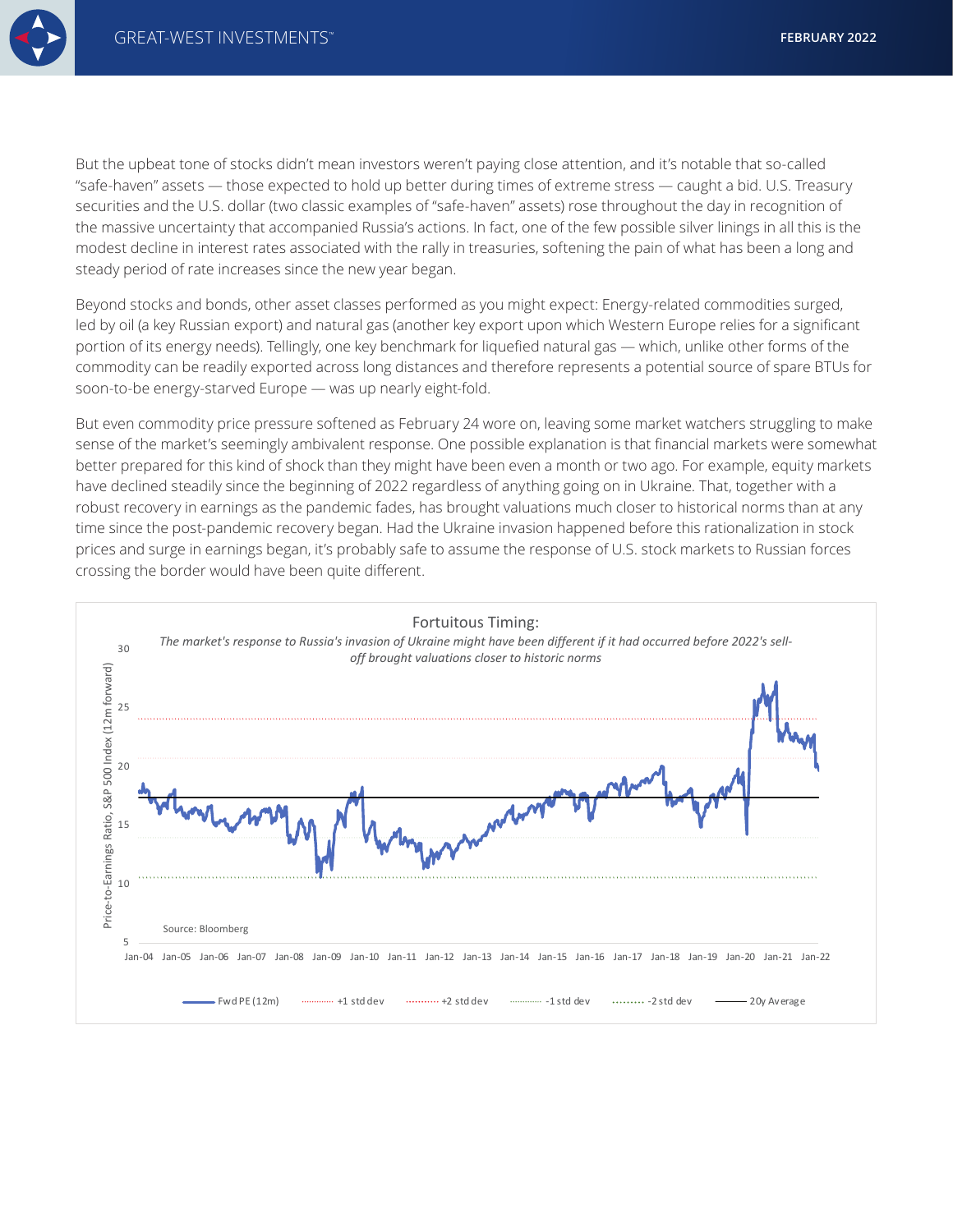The same is true for rates and monetary policy. In November, when the Russian troop buildup first captured the world's attention, the Fed's tapering of asset purchases had just begun, and Fed-sponsored rate increases were still thought to be months (if not a year or more) away. But on the eve of the invasion, the Fed's tapering program was nearly complete, and traders were expecting the Fed to boost rates as many as seven times before the end of 2022. That undoubtedly left investors resigned to the idea that financial conditions would tighten regardless of anything that might happen in Ukraine, and it may have even caused many to question whether the so-called "Fed put" — the idea that the Federal Reserve was tracking equity markets closely and would begin to pull its punches if volatility returned — was still in place. Now, with geopolitics threatening to undermine the global economic recovery in a very real way, it feels very much as if the Fed put — possibly implying a friendlier Fed — might be back in play.

And then there's oil. While it's easier to draw a direct line between oil prices and the Russian troop buildup than it is to stock prices and rate expectations, oil prices have been rising since the end of November, with or without tensions in Europe. Once again, markets had plenty of time to get used to the idea of higher crude prices and tighter supply before Vladimir Putin made it a reality. That undoubtedly made it somewhat easier for markets to tolerate the upward shock in oil prices that accompanied the Russian invasion.

### **Economics: A longer-term unknown**

It's tempting to be reassured by the relatively calm nature of the market's immediate response, but it's equally true that the potential for a massively negative reaction to recent events in Europe still exists. If so, economics are likely to be the root cause.

Russia is a significant producer and exporter of crude oil — representing 10-11% of global oil production and 6-8% of U.S. imports.1 The sudden removal of even a portion of those barrels — whether by sanctions or violence — would undoubtedly be disruptive to world markets in the near-to-medium term. Moreover, oil is an input into virtually everything we consume — sometimes in the production process itself and always as part of the supply chain that brings it to us. With U.S. inflation already at its highest levels in decades, it's fair to wonder whether a continued rise in oil prices might ultimately cause economic growth in the U.S. to slow substantially through the potential impact they have on inflation.

#### At Iccup.

Bilateral U.S. Trade with Russia and Ukraine, 2021 (top 10 products, by end-use)

| <b>U.S. Imports from Russia</b>         |    | \$,b  | <b>U.S. Exports to Russia</b>        |    | \$,b |  |
|-----------------------------------------|----|-------|--------------------------------------|----|------|--|
| Fuel Oil, Crude Oil and other Petroleum | \$ | 17.51 | Civilian Aircraft                    | \$ | 0.88 |  |
| <b>Precious Metals</b>                  | \$ | 2.59  | <b>Vehicle Parts and Accessories</b> | \$ | 0.56 |  |
| <b>Steelmaking Materials</b>            | \$ | 1.64  | Pharmaceuticals                      | \$ | 0.34 |  |
| Fish and Shellfish                      | \$ | 1.20  | Telecomm. Equipment                  | \$ | 0.33 |  |
| Chemicals/Fertilizers                   | \$ | 1.18  | Passenger Vehicles                   | \$ | 0.30 |  |
| Milled Iron and Steel                   | \$ | 1.04  | <b>Industrial Engines</b>            | \$ | 0.28 |  |
| Nuclear Fuels                           | \$ | 0.69  | Chemicals                            | \$ | 0.27 |  |
| <b>Bauxite and Aluminum</b>             | \$ | 0.53  | Industrial Machinery                 | \$ | 0.22 |  |
| <b>Finished Metalwork</b>               | \$ | 0.35  | Agricultural Equipment               | \$ | 0.21 |  |
| Plywoods and Veneers                    | \$ | 0.35  | <b>Medical Equipment</b>             | \$ | 0.20 |  |
|                                         |    |       |                                      |    |      |  |
| <b>U.S. Imports from Ukraine</b>        |    | \$,b  | <b>U.S. Exports to Ukraine</b>       |    | \$,b |  |
|                                         |    |       |                                      |    |      |  |
| Steelmaking materials                   | \$ | 1.02  | Passenger Vehicles                   | \$ | 0.87 |  |
| Food oils, oilseeds                     | \$ | 0.13  | Coal                                 | \$ | 0.47 |  |
| Drilling & Oilfield Equipment           | \$ | 0.12  | Agricultural Machinery               | \$ | 0.16 |  |
| <b>Apparel and Textiles</b>             | \$ | 0.06  | <b>Vehicle Parts and Accessories</b> | \$ | 0.10 |  |
| Telecomm. Equipment                     | \$ | 0.04  | Fish and Shellfish                   | \$ | 0.10 |  |
|                                         |    |       |                                      |    |      |  |
| <b>Fruits and Frozen Juices</b>         | \$ | 0.03  | Pharmaceuticals                      | \$ | 0.09 |  |
| Milled Iron and Steel                   | \$ | 0.03  | <b>Apparel and Textiles</b>          | \$ | 0.05 |  |
| Chemicals                               | \$ | 0.03  | Telecomm. Equipment                  | \$ | 0.04 |  |
| <b>Household Appliances</b>             | \$ | 0.02  | Civilian Aircraft                    | \$ | 0.03 |  |
| <b>Vehicle Parts and Accessories</b>    | \$ | 0.02  | Plastics                             | \$ | 0.03 |  |

Data: US Census Bureau, Dept. of International Trade Statistics